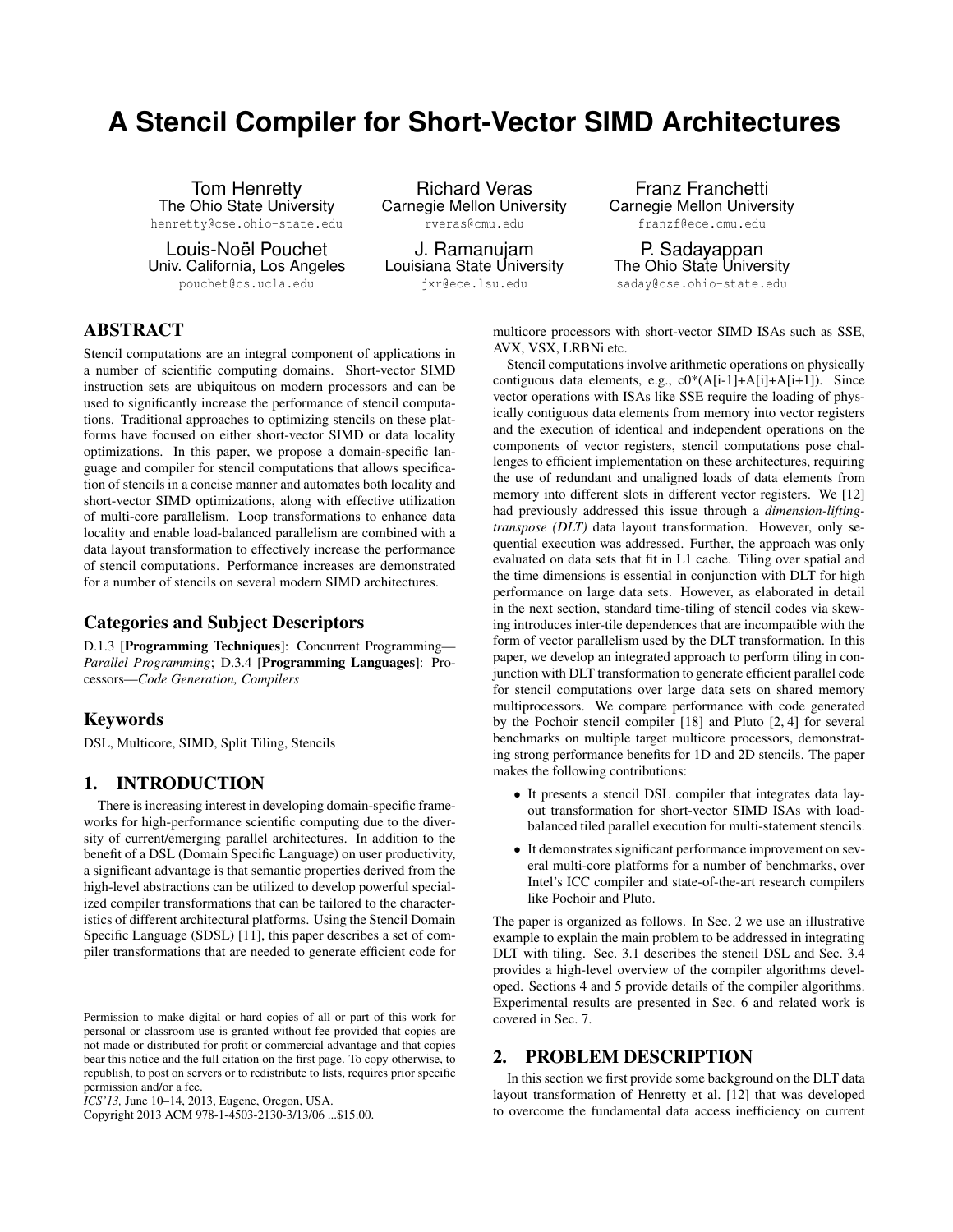short-vector SIMD architectures with stencil computations. We then describe why standard time-tiling is infeasible in conjunction with the DLT transformation and a different form of tiling – splittiling – can be used effectively in conjunction with DLT.

#### 2.1 Overview of DLT Transformation

Fig. 1 illustrates the DLT transformation for a one-dimensional vector of 24 elements for an ISA with a vector length of 4. Whereas B[0:3] form an aligned vector before transformation, after the DLT transformation, B[0], B[6], B[12], and B[18] form the first four elements Bdlt[0:3] in the transformed layout. The next four contiguous elements Bdlt[4:7] in the transformed layout correspond to  $B[1]$ ,  $B[7]$ ,  $B[13]$ , and  $B[19]$ , etc. Thus the sum of aligned vectors, Bdlt[0:3]+Bdlt[4:7]+Bdlt[8:11], computes  $\langle B[0]+B[1]+$  $B[2], B[6] + B[7] + B[8], B[12] + B[13] + B[14], B[18] + B[19] +$  $B[20]$  >. Thus the fundamental problem with vectorized addition of contiguously located elements in memory is overcome in the transformed layout where operands that need to be combined are located in the same slot of different vectors rather than in different slots of the same vector.



Figure 1: Data layout transformation for SIMD vector length of 4

# 2.2 Standard Tiling and DLT Transformation

We next use a Jacobi 1D stencil example to explain the problem with the use of standard time-tiling in conjunction with DLT layout transformation. Although the input to our stencil compiler uses a special DSL language (described in Sec. 3.1), we use standard loop notation in C to motivate the problem since this lowerlevel view makes it easier to discuss issues pertaining to loop fusion and time-tiling when compiling general multi-statement stencils for high performance – something that to the best of our knowledge is not addressed by other stencil compilers such as PATUS [5] and Pochoir [18].

Fig. 2(a) shows code for a 1D Jacobi 3-point stencil with a sequence of two spatial loops within an outer time loop, where S1 performs the stencil computation over the spatial domain and S2 copies the output array into the input array for use in the next time step. In order to enhance data locality, time-tiling may be employed, but will first require some transformations in order to create atomic tiles that compute forward for several time steps over a subset of the spatial domain that is small enough to fit within cache. Fig. 2(b) shows a fused form that creates a unified 2D iteration

```
for (t=0; t < T; t++) {
  for (i=1; i<N-1; i++) {
    B[i] = 0.33*(A[i-1] + A[i] + A[i+1]); // S1
  for (i=1; i< N-1; i++)A[i] = B[i]; // S2}
                       (a) Unfused
for (t=0; t<T; t++) {
```

```
B[1]=0.33*(A[0]+A[1]+A[2]);
 for (i=2; i < N-1; i++) {
   B[i] = 0.33*(A[i-1] + A[i] + A[i+1]);A[i-1] = B[i-1];}
 A[N-1] = B[N-1];}
                        (b) Fused
```
Figure 2: Jacobi 1D stencil

space with a statement body including both S1 and S2 (along with peeling of an iteration at the boundaries of the *i* loop).

Further skewing of this unified iteration space will be required to create valid "rectangular" tiles, which can equivalently be viewed as parallelogram-shaped tiles in an unskewed iteration space, as shown in Fig. 3(a). Because of the shape of valid tiles (they cannot be rectangular in an unskewed iteration space due to forward and backward dependences along the spatial dimension), there are inter-tile dependences between adjacent tiles along both the time and spatial dimensions. This inter-tile dependence along the spatial dimension makes it infeasible to use DLT because DLT causes spatially separated data elements (for example, B[0], B[6], B[12], B[18] in Fig. (1)) to be gathered together in a single vector and therefore must be operated upon concurrently. The circled value in each tile of Fig. 3(a) represents the logical time at which the tile can be executed, such that all tiles it depends on have been previously computed.

Fig. 3(b) shows a different form of tiling – split-tiles. Here, upright and inverted tiles alternate and the inter-tile dependences are only from an upright tile to its two neighboring inverted tiles. As a result, concurrent execution of all upright tiles over a given time range is feasible, followed by concurrent execution of the inverted tiles over the same time range. Again, the circled values within the tiles indicate the sequence of execution of the tiles, where tiles with the same sequence number can be executed concurrently. With such a tiling strategy, it is now feasible to use DLT, as long as all data elements grouped into each vector are all within upright tiles or all within inverted tiles. Further, unlike execution required with standard tiling, the schedule for parallel tile execution with splittiles is fully load balanced and does not have a sequential start and gradual build up of inter-tile parallelism as required for wavefrontparallel standard tiling.

In the next section, we provide a description of the stencil DSL and a high-level overview of the compiler algorithm for code generation.

## 3. OVERVIEW OF APPROACH

Before delving into the details of the algorithms, in this section we first describe the stencil DSL we translate. Next, we provide overviews of two methods used to tile SDSL codes, nested and hybrid split-tiling. Finally, a high-level overview of the approach to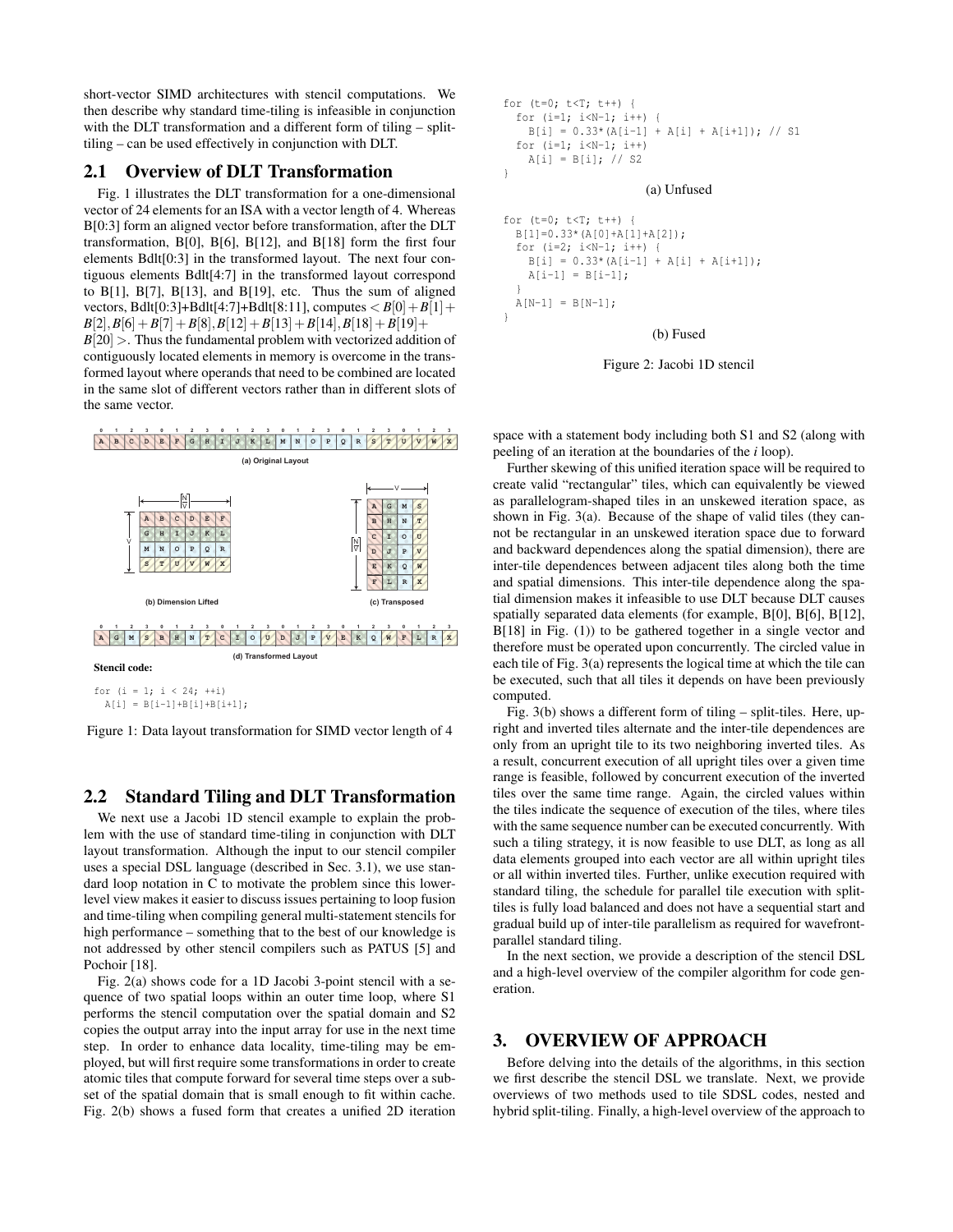

(b) Split-Tiling

Figure 3: Tiled Iteration Space for 1D Space, 1D Time

transform an input SDSL program into an semantically equivalent split-tiled DLT program is provided.

# 3.1 SDSL – Stencil Domain Specific Language

A stencil computation can be summarized as one or more functions being identically applied to points on a regular grid, where the values of some groups of neighboring elements are used for each function, and this process is repeated multiple times. The Stencil Domain Specific Language (SDSL) enables the concise description of stencil computations and is briefly described in the following sections.

#### *3.1.1 Program Description*

The computation shown in Fig. 4 is a standard Jacobi 2D computation, which averages the value of the 5 neighboring points (up, down, left, right, and center) to compute the new value of the center point.

```
grid g[dim1][dim0];
double griddata a on g at 0,1;
iterate 100 {
  stencil five_pt {
    [1:dim1-2][1:dim0-2] : [1]a[0][0] =
                      0.2*(0]a[-1][0]+[0]a[0][-1]+[0]a[0][0]+[0]a[0][1]+
                           [0]a[ 1][0]);
  }
}
```


*Structural Mesh (*grid*).* The first line of Fig. 4 defines <sup>g</sup>, the grid where stencil computations may be defined. It is an *n*-dimensional Cartesian coordinate space (a subset of  $\mathbb{Z}^2$  here), and the computations operate on a subset of this grid. We note that grid size can be a parameter, that is a program constant whose value is not known at compile-time.

*Data Elements (*griddata*).* The second line of Fig. 4 defines a, a double precision data field with the same structure as grid g. This field holds data values used in stencil functions, and multiple fields may be defined over a grid. The grid  $q$  is used to define the

size of a and sets limits on field indices. The at clause specifies that there should be two copies of the field, one associated with the current outermost loop iteration and another at the next outermost loop iteration.

*Computation (*iterate *and* stencil*).* The last eight lines of Fig. 4 define a stencil computation. Three key concepts are defined: (1) outer loop trip count, (2) subgrid(s) over which to apply a stencil function and (3) stencil function(s).

The outer loop trip count is defined in the iterate construct, and is 100 in the example. The stencil construct is given a unique identifier, five pt, and contains the definition of a subgrid over which to apply the stencil function definition that follows. In the example the subdomain [1:dim1-2][1:dim0-2] defines a subset of the grid g that contains all elements except a single cell border on all four sides.

A stencil function is defined after the subdomain definition. This function averages the current point and four of its neighbors in a at the current timestep and places the resluts in a at the next timestep. References to griddata consist of the offset from the current iteration in brackets, followed by the the name of the referenced field, followed by offsets from the current point in each spatial dimension in brackets.

#### *3.1.2 General Form of an SDSL Program*

In general, an SDSL program contains one grid, one or more griddata, one iterate, and one or more stencil definitions, where each stencil may define one or more subdomains and the stencil functions that operate upon them.

The abstract form of an SDSL program is represented in Fig. 5. The program is constrained to be a collection of *M K*-dimensional grid data and *N* stencils, with each stencil applying some stencil function *f* on one or more grid data. Each stencil function is executed on a rectangular subdomain  $Z \subset \mathbb{Z}^K |0 \leq lb_Z^k, ub_Z^k < dim_k \forall k \in$  ${1..K}$ . While an SDSL program may have multiple subdomains and stencil functions defined inside one stencil, the abstract version in Fig. 5 is semantically equivalent.

```
grid g[dimK]...[dim1];
griddata g1,g2...,gM on g;
iterate T {
  stencil s1 {
    [\verb+lb_s1_K:ub_s1_K] \ldots [\verb+lb_s1_l:ub_s1_l] \;:\; \verb+fl(\ldots);}
  stencil s2 {
    [lb_s2_K:ub_s2_K] \dots [lb_s2_l:ub_s2_l] : f2(\dots);}
  ...
  stencil sN {
    [h\_sN_K:ub\_sN_K] \ldots [lb\_sN_1:ub\_sN_1] : fN(\ldots);}
```
#### Figure 5: General Form of an SDSL Program

SDSL programs are parallelized and optimized for data locality using nested and hybrid split-tiling, described in the next two sections.

## 3.2 Nested Split-Tiling

}

In nested split-tiling, a *d*-dimensional loop spatial loop nest is recursively split-tiled along each dimension. The outermost spatial loop at level *d* is split-tiled, producing a loop over upright tiles and a loop over inverted tiles. Inside each of these loops, loop level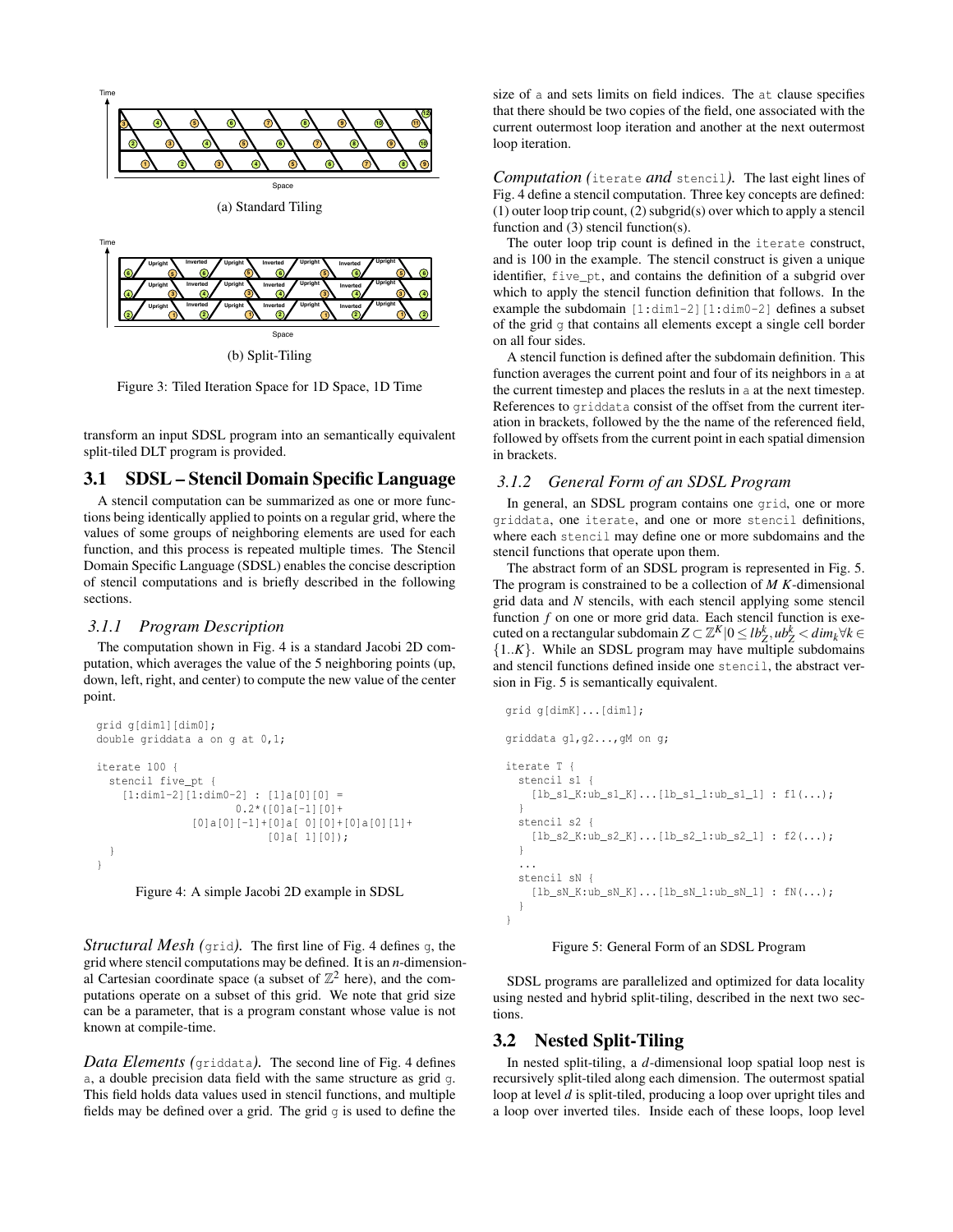





for tt **for** ii // (A) (B) (C) (D) Traditional i **parfor** jj // (1) Upright j for t { for i { for j {}}}; **barrier**(); **parfor** jj // (2) Inverted j for t { for i { for j {}}}; **barrier**();

(b) 2D Hybrid Split-Tiling

Figure 6: 2D nested and hybrid split-tiling.

*d* − 1 is split-tiled, giving four tile loop nests. Split-tiling is performed recursively in each new loop nest until the base loop level 1 is reached and there are  $2<sup>d</sup>$  total loop nests corresponding to all possible combinations of upright and inverted tiles on each dimension. Nested split-tiling of a 2D code is illustrated in Fig. 6(a).

Fig. 6(a) depicts, on the left, a series of upright ('A') and inverted ('B') tiles in the *i* dimension. All upright 'A' tiles may be executed concurrently, followed by all inverted 'B' tiles. Below these tiles are representative cross-sections of an upright and inverted tile showing the nested split-tiles in the *j* dimension. These tiles are labeled such that all tiles with the same number, ('1', '2', '3', or '4') may be executed concurrently, and tiles with a lower number must be executed before tiles with a higher number.

The pseudocode in Fig. 6(a) shows the loop nests responsible for producing the diagram. Nested inside the sequential *tt* loop are two parallel *ii* loops corresponding to the 'A' and 'B' tiles shown in the diagram. Nested inside the 'A' loop are parallel *j j* upright ('1') and inverted ('2') tile loops corresponding to the tiles shown in the left cross-section, Similarly, the 'B' loop contains nested parallel '3' and '4' loops corresponding to the right cross-section. A barrier follows each *jj* tile loop to enforce tile execution order and ensure that no dependences are violated.

Nested split-tiling enables parallelization of all spatial loop nests in a stencil, however (1) it imposes a lower bound on the size of upright tiles for a given time tile size, or equivalently, (2) it imposes an upper bound on the time tile size given an upright tile's size.

In nested split-tiling, upright tiles must be sized such that they retain their characteristic trapezoidal shape, as in Fig. 3(b). If the base of the upright tile is not large enough for a given time tile size, the sloping lines will eventually form a tip. At this point tile execution cannot extend any further in time.

Given an upright tile with a base size of  $T_U^d$ , maximum absolute value of slopes in *d*  $s_{max}^d$ , maximum offset of all statements  $o_{max}^d$ , and time tile size *TT* the following constraint can be stated:  $T_U^d \ge 2 * T_T * s_{max}^d + 2 * o_{max}^d$ 

For higher dimensional problems, the lower bound on upright tile size causes tiles to overflow cache for even small time tile sizes. Consider a 3-dimensional stencil with, for all dimensions, maximum slope  $s_{max}^d = 2$ , maximum offset  $o_{max}^d = 0$ , and  $T_T = 8$ . This requires  $T_U^d \geq 32$ . For an upright tile in all dimensions, including the innermost vector dimension, this is at least 32K vector elements, enough to overflow L1 and L2 cache on most modern architectures.

#### 3.3 Hybrid Split-Tiling

We overcome the tile size constraints of nested split-tiling with a hybrid of standard tiling on the outermost space loops and splittiling on the inner loops. Hybrid split-tiling for a 2D stencil is illustrated in Fig. 6(b). The pseudocode contains a single *ii* loop nested in the *tt* loop which corresponds to the four traditional *i* dimension tiles 'A', 'B', 'C', and 'D' shown in the diagram. These tiles must be executed in sequence from 'A'–'D'. Nested inside the *ii* loop is the split-tiled *j j* loop which has the same upright / inverted tile structure as the split-tiled inner loops described in the previous section.

Standard tiling does not impose any constraint on tile sizes along spatial dimensions as a function of the time tile size. Thus, standard tiles may be compacted to a much smaller size to compensate for the larger tile sizes required by split-tiled dimensions. This allows for a substantially reduced multidimensional tile footprint. In the example at the end of Sec. 3.2, we may reduce the tile size of the outermost dimension to 2, thereby reducing the the tile size to 2K elements. Since inner loops are split-tiled, we retain adequate parallelism.

## 3.4 Overview of the Optimization Algorithm

In order to perform combined data layout transformations for SIMD vectorization with parallel tiling for data locality, we use a multi-stage process to integrate dimension-lift-and-transpose (DLT) with multi-level split-tiling. The overall transformation flow is summarized in Fig. 7.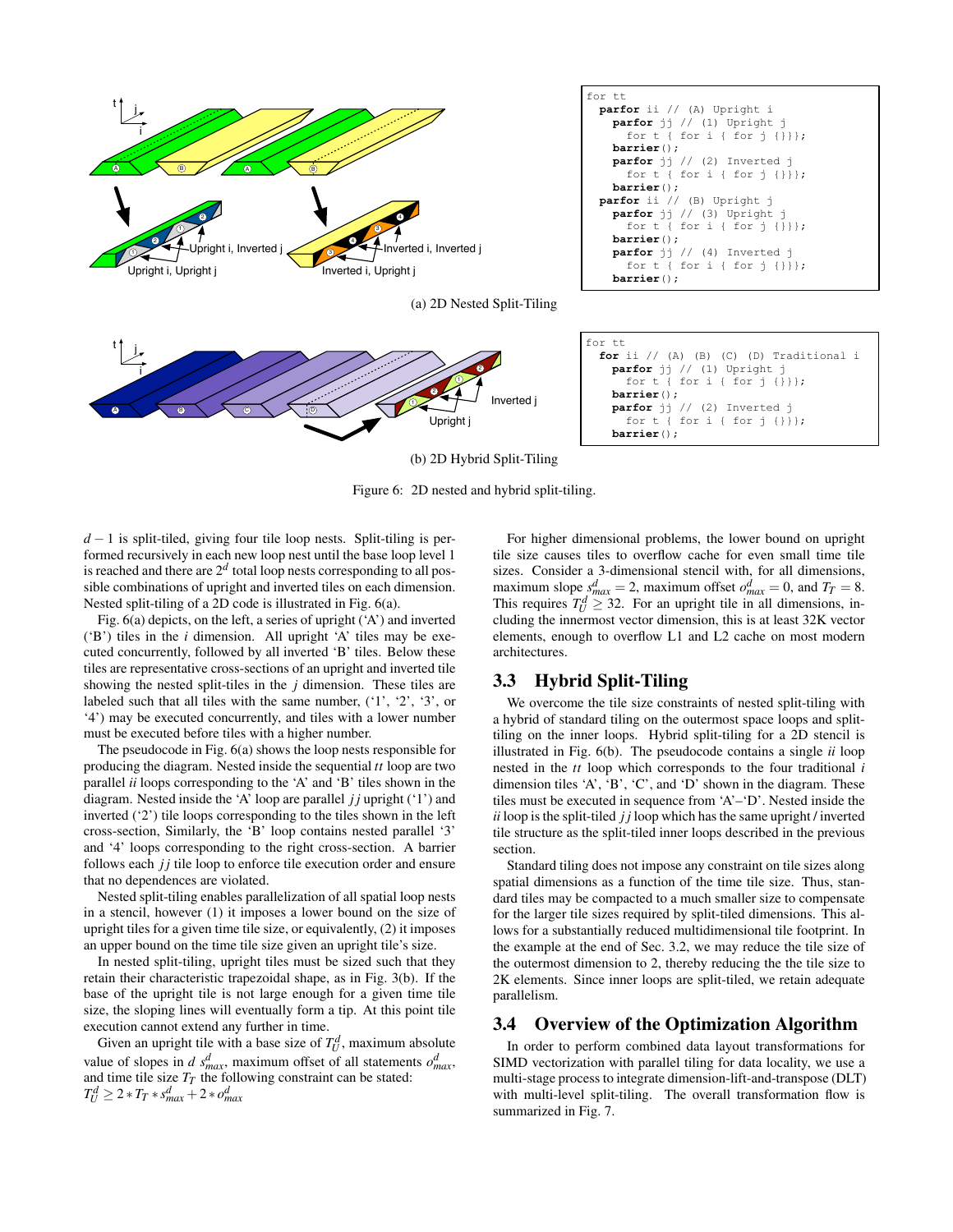

Figure 7: Overview algorithm

Function performDLT applies DLT on all inner-most vectorizable loops, following the method presented in Henretty et al. [12]. We remark that programs that can be modeled in SDSL all have vectorizable inner-loops, so that DLT can be applied for all stencil functions. Details of this function are provided later in Sec. 5. Function backslice performs backslicing analysis to compute the exact shape of the split-tiles (that is, computing for each stencil function the offsets and slopes of a split-tile, to be translated on the entire spatial domain). This is detailed in Section 4. Function performSplitTiling uses the split-tile shape information computed to generate split-tile code for the *d* split inner spatial dimensions. This is detailed in Section 5. Finally, function finalize-Tilingcompletes code generation, by applying standard tiling on the remaining dimensions, if any. The integration as well as the complete algorithm is discussed in Section 5.

#### 4. BACKSLICING ANALYSIS

Split-tiling requires the computation of sets of iteration space points that can be executed atomically – that is a valid tiling – while preserving parallelism between tiles of the same category (i.e., upright tiles have to be parallel with each other). In order to compute the *shape* of the split-tile that satisfies those properties, we first highlight the main ideas using a Jacobi 1D stencil, before describing the general algorithm for higher dimensional stencils with an arbitrary number of stencil functions.

## 4.1 Split-Tiling Jacobi 1D

We illustrate the main ideas behind split-tiling using a Jacobi 1D example. Fig. 8 shows the corresponding input SDSL program.

```
grid g[1000];
double griddata a on g at 0,1;
iterate 100 {
  stencil f1 {
    [1:998] : [1]a[0] =
           0.33*(0]a[-1]+[0]a[0]+[0]a[1]);
  }
}
```


In the SDSL intermediate representation, an explicit copy of the field a1 into the field a0 is added after each time iteration, leading to a program equivalent to the C code shown in Fig. 9.

Statement f1 performs the actual stencil computation, producing the a1 field, statement f2 copies the a1 field to the a0 field. This sequence is repeated 100 times.

```
for (t = 0; t < 100; t++) {
  for (i = 1; i \le 998; i++) {
    f1: a1[i] = 0.33*(a0[i-1] + a0[i] + a0[i+1]);
  }
  for (i = 0; i <= 999; i++) {
    f2: a0[i] = a1[i];}
}
```
Figure 9: Jacobi-1D example with explicit copy

#### *4.1.1 Examining an Upright Tile*

Let us consider the top segment of an upright tile for f2, over a span  $[P,Q]$ , that corresponds to the iterations of  $\epsilon$ 2 performed at time *T*. In order to correctly compute those iterations, we need the values  $[P-1, Q+1]$  of a1 that were computed by executing f1 on the segment  $[P-1, Q+1]$  time *T*, which in turn depends on the values of a0 over  $[P-2, Q+2]$  copied by f1 at time  $T-1$ . Based on data dependences between the statements f1 and f2, we can compute precisely which iterations must have been computed at previous time steps for each of the statements in order to compute the segment  $[P,Q]$  of  $\pm 2$  at time step *T*. This is illustrated in Fig. 10.



Figure 10: Upright split-tile for Jacobi 1D

Fig. 10 shows the set of preceding iterations, for both  $\pm 1$  and  $\pm 2$ , that must be computed in order to obtain the segment  $[P, Q]$  at time *T*. We show here a time tile size of 3, that is, we build a split-tile that computes over three time steps.

The dependences are analyzed from the SDSL representation. Due to the restriction on stencil shapes to be constant integer offsets (e.g.,  $-1$ , 2, etc.), the dependences are simple integer relations between time and the access functions. In the next sections we show how data dependences are used to construct a *dependence summary graph* and formulate validity constraints on the split-tiles for the slopes and statement offsets.

## *4.1.2 Building the Dependence Summary Graph*

We begin by creating the dependence summary graph (DSG), a multigraph with vertices for each stencil function and edges that summarize flow and anti dependence information between stencil functions. In general, a vector of 2\*d+1 components is used to model data dependence in an imperfectly nested loop with maximum loop depth d, with d components representing the distances along the loops, and the other d+1 components being used to mark the relative textual ordering within a loop level. However, the structure of an SDSL program always has the form of an outer time loop surrounding a sequence of perfectly nested loops. For generation of valid split-tiled code, the exact textual position of a sequence of statements is not significant, but only whether a dependence is from a textually preceding or succeeding statement within the time loop. Further, when several dependences exist between a pair of statements due to multiple array read references it is only necessary to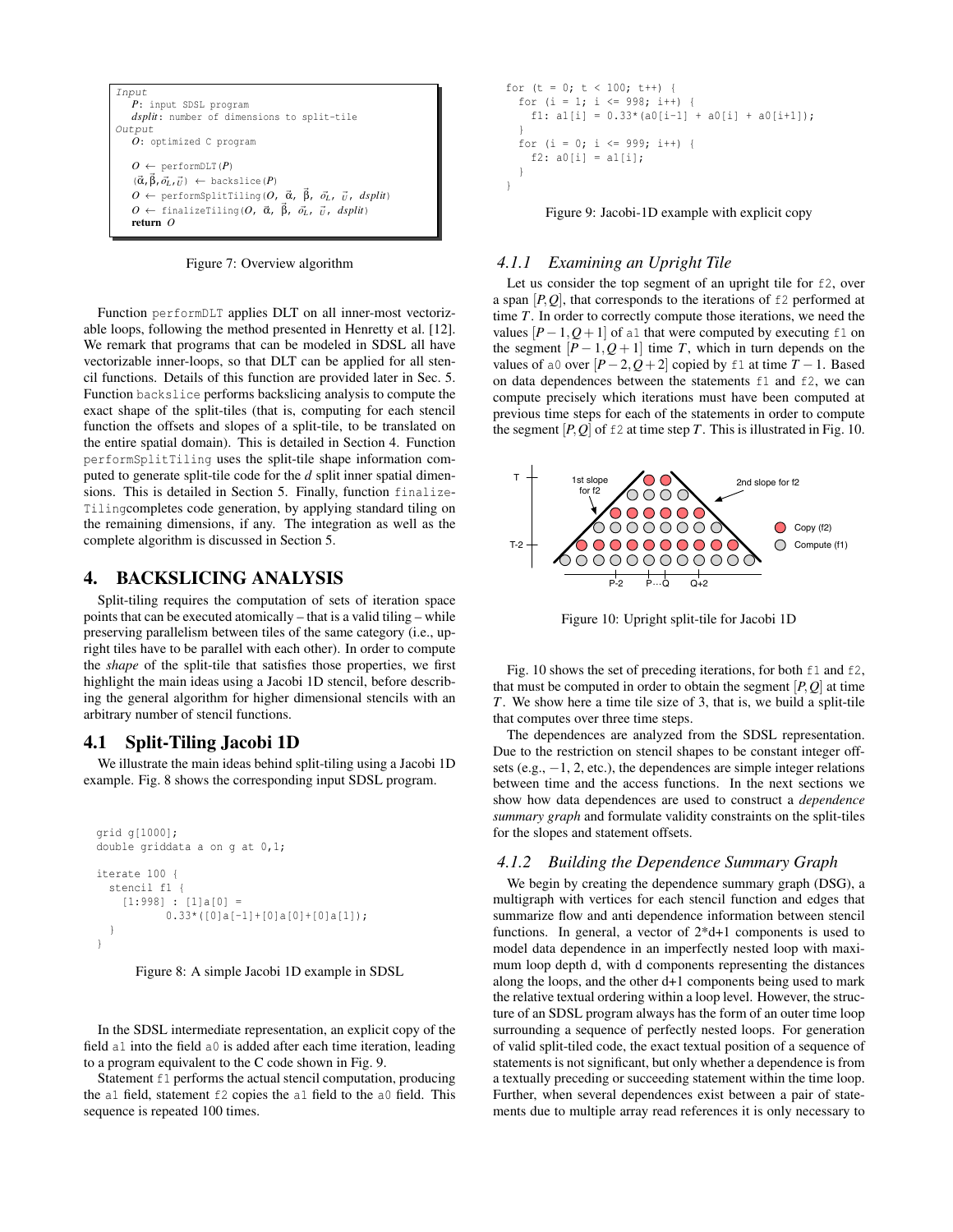identify the maximal spatial extent of dependences along the different directions at each time step. Therefore, instead of using the standard general representation of dependence vectors, we separate out the distance vector component along the time (outermost) dimension and the components along the spatial dimensions.

For the Jacobi 1D example, we have the following dependences:

$$
\mathcal{D}_{\text{FI}\rightarrow\text{f2}} = \begin{cases}\n\text{flow: } f1(t,i) & \rightarrow f2(t,i) \\
\text{anti: } f1(t,i) & \rightarrow f2(t,i-1) \\
\text{anti: } f1(t,i) & \rightarrow f2(t,i) \\
\text{anti: } f1(t,i) & \rightarrow f2(t,i+1) \\
\text{flow: } f2(t,i) & \rightarrow f1(t+1,i-1) \\
\text{flow: } f2(t,i) & \rightarrow f1(t+1,i) \\
\text{flow: } f2(t,i) & \rightarrow f1(t+1,i+1) \\
\text{anti: } f2(t,i) & \rightarrow f1(t+1,i) \\
\end{cases}
$$

The spatial components of the dependence vectors between dependent statements are computed by subtracting the target iteration from the source iteration, yielding the following vectors:

$$
d_{f1 \to f2} = \begin{cases} \n\delta_T = 0, \delta_i = 0 > \\
\delta_T = 0, \delta_i = 0 > \\
\delta_T = 0, \delta_i = 0 > \\
\delta_T = 0, \delta_i = 1 > \n\end{cases} \quad d_{f2 \to f1} = \begin{cases} \n\delta_T = 1, \delta_i = 0 > \\
\delta_T = 1, \delta_i = 0 > \\
\delta_T = 1, \delta_i = 1 > \\
\delta_T = 1, \delta_i = 0 > \n\end{cases}
$$

The spatial components of the distance vectors are then coalesced into a tuple for each dependence such that the coalesced tuple  $C^{fs \to ft} = \langle \delta_L, \delta_U \rangle$  where  $\delta_L$  is the maximum spatial distance and  $\delta_U$  is the minimum spatial distance between two dependent statements *fs* and *ft*. For the Jacobi 1D example the tuples for each dependence are identical,  $C^{[1 \rightarrow f2]} = C^{[2 \rightarrow f1]} = 1, -1$ . These tuples are used to label edges in the DSG, along with a separate label for the time distance  $\delta_T$ . Assembling the coalesced tuples, time distances, dependences, and statements leads to the DSG shown in Fig. 11 for the Jacobi 1D example.



Figure 11: Dependence Summary Graph (DSG) for Jacobi 1D

This DSG is subsequently used in Sec. 4.1.3 to build validity constraints for split-tiles and in Sec. 4.1.4 to compute slopes and statement offsets.

#### *4.1.3 Building Validity Constraints*

We seek to constrain the legal values of tile slope and statement offsets by assembling a system of linear inequalities based upon the DSG and the loop bounds of the split-tiled code we will generate. Pseudocode for the loop nests of Jacobi 1D upright tile is shown in Fig. 12. Informally, the validity constraints state that, for any pair of dependent statements, given a region over which the target

for 
$$
(tt = ...)
$$
  
\nfor  $(ii = ...)$   
\nfor  $(i = 0; t < T_T; t++)$   
\nfor  $(t = ii + \sigma_L^{f1} + \alpha * t; i \le ii + T_U + \sigma_U^{f1} + \beta * t; i++)$   
\n $f1: a1[i] = 0.33*(a0[i-1] + a0[i] + a0[i+1]);$   
\nend for  
\nfor  $(i = ii + \sigma_L^{f2} + \alpha * t; i \le ii + T_U + \sigma_U^{f2} + \beta * t; i++)$   
\n $f2: a0[i] = a1[i];$   
\nend for  
\nend for  
\nend for  
\nend for  
\nend for  
\nend for  
\nend for

Figure 12: Loop Nests for Jacobi 1D Upright Tile. Time tile size is *T*<sub>*T*</sub>; upright space tile size is *T*<sub>*U*</sub>. Offsets from lower bound are  $o_L^{\text{f1}}$ and  $o_L^{\text{f2}}$ ; offsets from upper bound are  $o_U^{\text{f1}}$  and  $o_U^{\text{f2}}$ . Slope of lower bound is  $\alpha$ ; slope of upper bound is β.

statement is executed, the source statement will be executed over a region that is, *at minimum*, large enough to satisfy the dependence.

From the DSG, we note that to compute statement  $f2$  over some range  $[A, B]$  at timestep *T* we require that statement  $f1$  be executed over the range  $[A-1, B-(-1)]$  at timestep *T*. Similarly, to compute statement  $f1$  over some range  $[C,D]$  at timestep  $T$  we require that statement f1 be executed over the range  $[C-1, D-(-1)]$  at timestep  $T - 1$ .

Combining the dependence information from the DSG with the loop bounds of Fig. 12 gives us validity constraints on values the loop bounds may take, and results in the following system of inequalities for lower bounds:

$$
ii + o_L^{f1} + \alpha * t \leq ii + o_L^{f2} + \alpha * t - 1
$$
  

$$
ii + o_L^{f2} + \alpha * (t - 1) \leq ii + o_L^{f1} + \alpha * t - 1
$$

The following system constrains the upper bounds:

$$
ii + T_U + o_U^{f1} + \beta * t \geq ii + T_U + o_U^{f2} + \beta * t + 1
$$
  

$$
ii + T_U + o_U^{f2} + \beta * (t - 1) \geq ii + T_U + o_U^{f1} + \beta * t + 1
$$

Simplifying and rearranging these systems of inequalities yields the following system of difference constraints for lower bounds:

$$
\begin{aligned}\n o_L^{\text{f1}} - o_L^{\text{f2}} &\leq -1 \\
 o_L^{\text{f2}} - o_L^{\text{f1}} &\leq \alpha - 1;\n \end{aligned}
$$

the corresponding constraints for upper bounds are shown below:

$$
\begin{array}{rcl}\n\sigma_U^{f2} - \sigma_U^{f1} & \leq & -1 \\
\sigma_U^{f1} - \sigma_U^{f2} & \leq & -\beta - 1.\n\end{array}
$$

These systems are used in Sec. 4.1.4 to compute valid offsets for all statements.

#### *4.1.4 Computing Slopes and Offsets*

To determine legal values for slopes α and β we compute, respectively, maximum and minimum cycle ratios [1, 7] on the DSG. A cycle ratio  $\rho_L(C)$  on the DSG is computed by finding a cycle *C*, summing  $\delta_L$  values over the cycle, and dividing by the sum of  $\delta_T$ values. A cycle ratio  $\rho_U(C)$  is calculated in a similar fashion with δ*U* values. We set  $\alpha = max(\rho_L(C))$  and  $\beta = min(\rho_U(C))$  for all cycles *C* in the DSG.

We examine the only cycle in our example DSG, *C*0, between f1 and f2. The DSG tells us that computing f1 on some interval  $[A, B]$  at time *T* allows us to compute f2 on the interval  $[A +$  $\delta_L^{f1 \to f2}, B + \delta_U^{f1 \to f2}$  at time  $T + \delta_T^{f1 \to f2}$  without violating any dependences. Continuing along the cycle, computing f2 on the in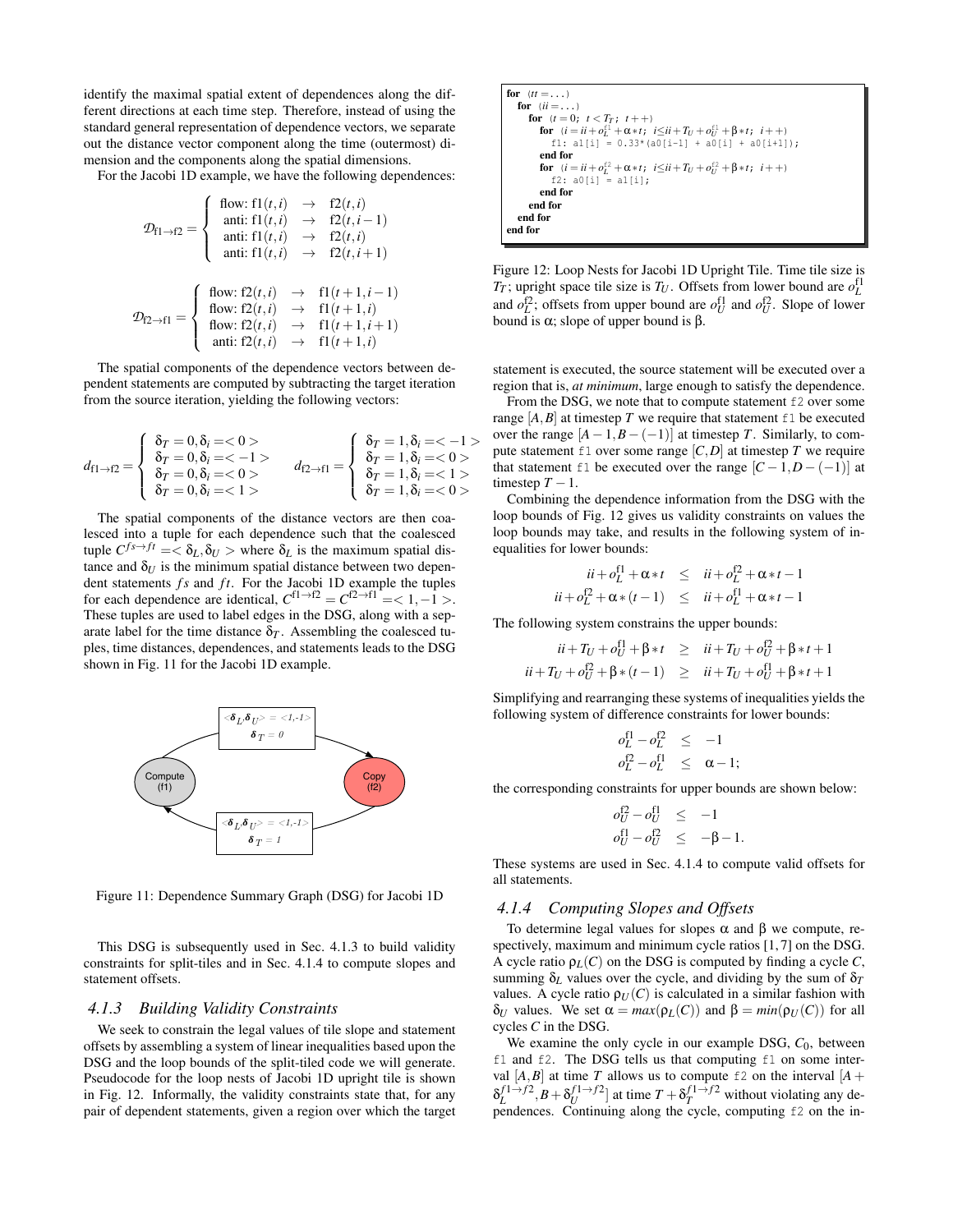terval  $[A + \delta_L^{f1 \to f2}, B + \delta_U^{f1 \to f2}]$  at time  $T + \delta_T^{f1 \to f2}$  allows us to compute f1 on the interval  $[A + \delta_L^{f1 \to f2} + \delta_L^{f2 \to f1}, B + \delta_U^{f1 \to f2} +$  $\delta_U^{f2 \to f1}$  at time  $T + \delta_T^{f1 \to f2} + \delta_T^{f2 \to f1}$ .

Substituting in known values for the various  $\delta$  variables shows us that computing  $f1$  over the interval  $[A, B]$  at time  $T$  allows us to compute f1 over the interval  $[A+2, B-2]$  at time  $T+1$ . Thus, we see a slope of 2 on the lower bound and a slope of -2 on the upper bound.

Equivalently, summing  $\delta_L$  values and dividing by the sum of  $\delta_T$ values gives us  $\rho_L(C_0) = 2$ ; a similar calculation gives us  $\rho_U(C_0) =$ −2. Since there is only one cycle in the DSG, these values are  $max(p<sub>L</sub>(C))$  and  $min(p<sub>U</sub>(C))$ , and we set  $\alpha = max(p<sub>L</sub>(C)) = 2$  and  $\beta = \min(\rho_U(C)) = -2.$ 

These values for  $\alpha$  and  $\beta$  are substituted into the systems of difference constraints, and a solution to each of these systems is obtained using the Bellman-Ford algorithm [1, 6]. For the Jacobi 1D example we obtain  $o_L^{f1} = -1$ ,  $o_U^{f1} = 1$ , and  $o_L^{f2} = o_U^{f2} = 0$ .

## 4.2 General Method

Our general algorithm closely follows the principles we have explained for Jacobi 1D. Since stencils may be multidimensional slopes and offsets are separately computed for each dimension. Further, different stencil functions may apply to different subdomains, which may be disjoint, overlapping, or identical. Because of this we conservatively assume all stencil functions are executed at all points in the problem domain when calculating dependences. This is an over-approximation of data dependences and has no impact on the final correctness of the generated code.

We present in Fig. 13 a general algorithm for computing slopes and offsets for a given input program. This algorithm produces lower/upper slope vectors with one slope per dimension, and lower/upper offset vectors with one offset per stencil statement.

```
Input
  P: input SDSL program
Output
   ({\vec{\alpha}}, {\vec{\beta}}, {\vec{o}_L}, {\vec{o}_U}): Vectors of slopes alpha, beta.
                        Vectors of lower and upper offsets in each
                        spatial dimension for each stencil statement
  \mathcal{D} \leftarrow calculateDependences(P)
  s ← calculateDependenceDistances(D)
  DSG \leftarrow buildDSG(s, P)
  foreach dimension d of P do
     αd ← computeMaxCycleRatio(DSG,d)
     βd ← computeMinCycleRatio(DSG,d)
     \vec{\alpha}[d] \leftarrow \alpha_d\vec{\beta}[d] \leftarrow \beta_d(\vec{v}_L, \vec{v}_U) \leftarrow buildValidityConstraints(DSG, \alpha_d, \beta_d)
     \vec{\sigma}_L[\vec{d}] \leftarrow solveForOffsets(\vec{v}_L)
     \vec{v}_U[d] \leftarrow solveForOffsets(\vec{v}_Uend do
   return (α, β, σ<u>i</u>, σi)
```
Figure 13: Algorithm backslice

The algorithm in Fig. 13 takes an arbitrary SDSL program as input. Dependence analysis is performed on this program to determine all flow and anti dependences, and dependence distance vectors are calculated. The dependence distance vectors are used to build the DSG, where each vertex is an SDSL statement and each edge is labeled with a time distance. Edges are also labeled with coalesced distances, computed for each spatial dimension as in Sec. 4.1.2 and placed in vectors  $(\vec{\delta}_L, \vec{\delta}_U)$ .

After the DSG is built, slopes and offsets are computed along each dimension *d*. For each dimension of the DSG we compute α and β using maximum and minimum cycle ratios. The α*<sup>d</sup>* and  $β<sub>d</sub>$  values are then added to  $\vec{\alpha}$  and  $\vec{\beta}$  as the slopes for *d*. Once the slopes have been computed for a dimension, validity constraints are constructed as shown in Sec. 4.1.3. Once the slopes and validity constraints are known for a given dimension, solveForOffsets() rearranges the validity constraints into a system of differences and solves for offset values using the Bellman-Ford algorithm. Offsets for each statement in the current dimension are appended to the offset vectors. This process is repeated until slopes and offsets have been computed for all dimensions.

#### 4.3 Proof of Correctness

Upright Tiles: The validity constraints guarantee that no dependences in an upright tile will be violated. In this section we prove that lower bound slopes calculated with the maximum cycle ratio always lead to a system of constraints that has a solution; the proof for the upper bound and minimum cycle ratio is identical.

A system of difference constraints not solvable by the Bellman-Ford algorithm would contain a negative weight cycle. We show that this is not possible.

We begin by constructing a graph isomorphic to the DSG where each vertex is a statement and each directed edge is labeled with its corresponding validity constraint for the lower bound  $v_L^e$  on some dimension *d*.

All validity constraints take one of the following forms:

$$
o^s \leq o^t - \delta_e \quad \Rightarrow \quad o^s - o^t \leq -\delta_e \tag{1}
$$

$$
o^s \leq o^t - \delta_e + \alpha \quad \Rightarrow \quad o^s - o^t \leq -\delta_e + \alpha \tag{2}
$$

In (1) the dependence associated with the constraint has source and target statements at the same timestep; in (2) the statements are 1 timestep apart. The unknown source statement offset is  $o^s$ , the unknown target statement offset is  $o<sup>t</sup>$ , the dependence distance/edge weight is  $\delta_e$ , and  $\alpha$  is the unknown slope.

We next show that any cycle of length *k* on this graph restricts the possible values of  $\alpha$  to be of the following form:

$$
\alpha \ge \frac{1}{t} \sum_{i=1}^{k} \delta_i.
$$
 (3)

Note that the maximum cycle ratio simply maximizes  $\alpha$  subject to the constraint in (3). In (3),  $\delta_i$  is the weight of an edge in the cycle and *t* is the number of edges where source and target are separated by 1 timestep. Every vertex *n* in the cycle is entered through an edge *f* and exited through an edge *g*. On edge *e*, vertex *n* is the target of the dependence; on edge *g*, vertex *n* is the source of the dependence. Summing validity constraints  $v_L^f + v_L^g$  eliminates the offset  $o^n$ . The accumulated sum  $\sum_{i=1}^k v_L^i$  eliminates all offsets and *k*

leaves 
$$
0 \ge \sum_{i=1}^{n} \delta_i - t \cdot \alpha
$$
, which is equivalent to (3).

We now show that a negative weight cycle in the graph used by the Bellman-Ford algorithm to solve the system of difference constraints requires a value of  $\alpha$  that violates (3).

All constraints in the system of differences we are solving take one of two forms, Equation 1 or Equation 2. The graph used in Bellman-Ford, after removing the start vertex and zero-weight edges emanating from it, is isomorphic to the DSG and the validity constraint graph described above. Each vertex is a statement offset, and each edge is weighted by the difference between the source and the target offset. The weight of any length *k* cycle is shown in (4).

$$
\sum_{i=1}^{k} -\delta_i + t * \alpha \tag{4}
$$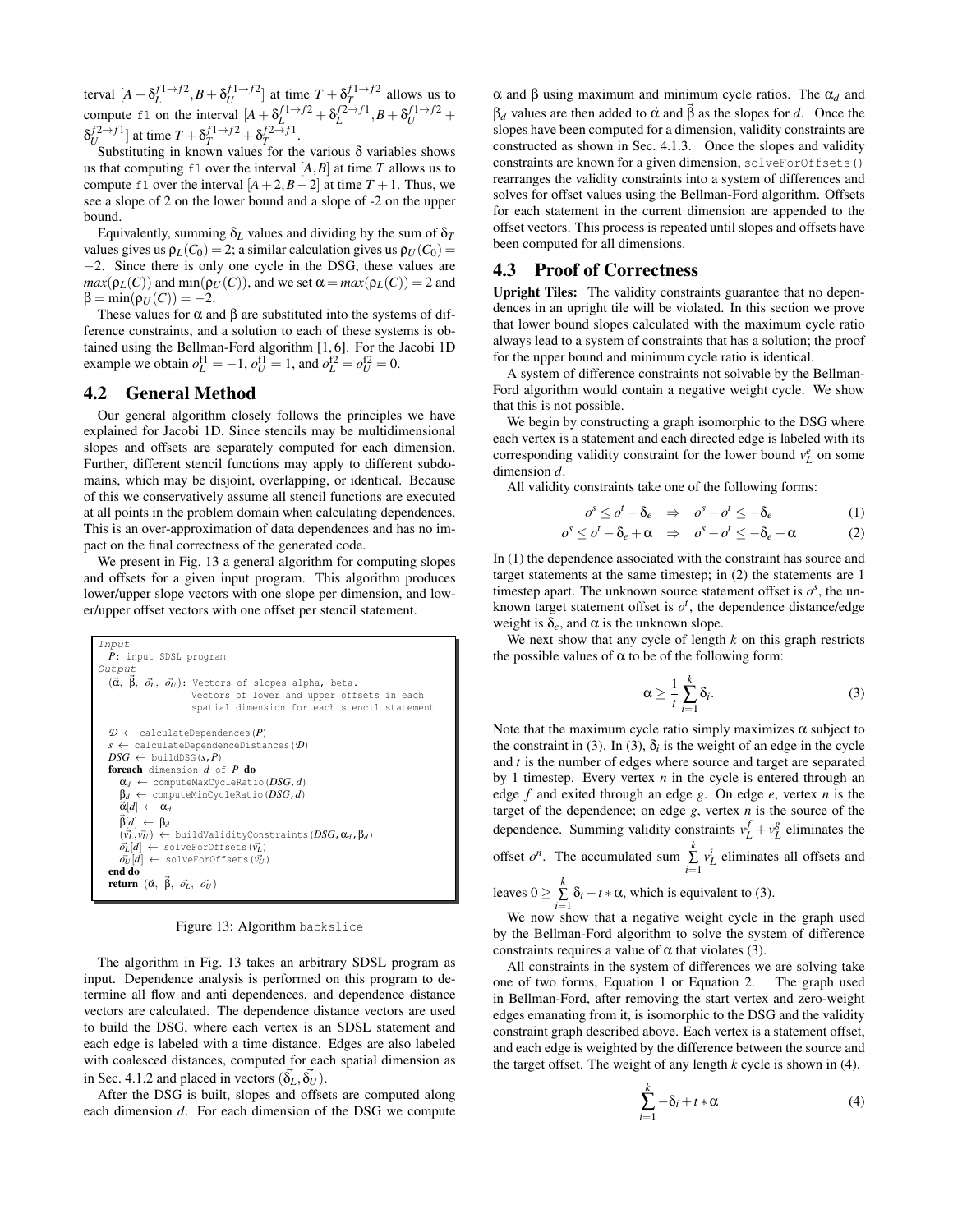Assume there is a negative weight cycle of length *k*. This requires (5) to be true:

$$
\sum_{i=1}^{k} -\delta_i + t * \alpha < 0 \tag{5}
$$

Rearranging (5), we have  $\alpha$  constrained by (6):

$$
\alpha < \frac{1}{t} \sum_{i=1}^{k} \delta_i \tag{6}
$$

The same cycle, on the validity graph, shows that  $\alpha$  is constrained by (3). This is a contradiction as we know  $\alpha$  was constructed by maximized subject to (3) thus our assumption of a negative weight cycle in the graph used to compute offsets was wrong and the system of differences constraints used to solve for offsets will always have a solution.

Inverted Tiles: The loop bounds for each statement in an inverted tile are set to fully span the gap between adjacent upright tiles (or a domain boundary). The proof of satisfaction of all dependences during execution of an inverted tile is a direct consequence of this "completeness" property of the span of spatial loops of an inverted tile. Consider all instances at time *t*, of an arbitrary statement  $S_q$ in an inverted tile. Any dependence on instances of any statement  $S_p$  mean that  $S_p$  textually precedes  $S_q$ , or that the dependence is from instances of  $S_q$  at some earlier time step. There are three possibilities for any such statement instance from which there exists a dependence: i) it belongs in some upright tile, ii) it belongs in the same inverted tile, iii) it belongs in some other inverted tile. If we have case (i), the dependence is satisfied since all upright tiles are executed before any inverted tiles. If we have case (ii), again the dependence is satisfied since statements are executed in textual order within the inverted tile for a time step, and in increasing time order across time steps. Finally, case (iii) is impossible since other inverted tiles are separated from the current inverted tile by at least one upright tile, whose slopes are guaranteed to prevent any dependence edge crossing their boundaries.

Multiple Spatial Dimensions: In the proof of correctness, so far we have focused on the case of a single spatial dimension. For multi-dimensional stencils, as explained in Sec. 3, tiles may have different characteristics along the different spatial dimensions. For example, with two spatial dimensions and nested split tiling, there are four possibilities: Upright-Upright, Upright-Inverted, Inverted-Upright, Inverted-Inverted. With hybrid split tiling, one or more spatial dimensions may be tiled using standard parallel tiles (using the slope  $β$  computed for the right boundary in that dimension by the back-slicing analysis). The proof of validity of execution in the multi-dimensional case is a consequence of the fact that the loop bounds along each spatial dimension are independent of iterators of other spatial dimensions. Consider, for example, a stencil with three spatial dimensions *i*, *j*, and *k*, where standard tiling is used along *k*, and split tiling along *i*, and *j*. Let a particular tile be upright along *i*, and inverted along *j*. At some time step *t*, the set of all instances of a statement  $S_q$  will necessarily correspond to a cross product of ranges along the three spatial extents: [kl:ku,jl:ju,il:iu]. The instances of any statement  $S_p$  that  $S_q$  depends upon, can be expressed as  $[kl + \delta^k_L : ku + \delta^k_U, jl + \delta^j_L : ju + \delta^j_U, il + \delta^i_L : iu + \delta^i_L]$ . We can prove that all such dependences are satisfied by proving that the extents along each dimension are satisfied. For upright or inverted tiles along any dimension, we have proved that the required extents will be covered by the generated slopes/offsets. For a standard tiled dimension too, the dependences will be satisfied: on the lower side, the instances will either lie in the same tile or in an earlier numbered tile that would have been executed before this tile; on the upper side, the instance will necessarily lie within the same tile because the slope and offset from the back-slicing computation is used.

## 5. CODE GENERATION

Before detailing the code generation algorithm, the structure of generated code is shown in Figure 14. The example shows code for a single-statement 1D stencil. Upright and inverted inter-tile loops can be found, respectively, at lines 11 and 26. Note that the upright tile loop covers an extent from the lowest bound of any stencil function to the highest bound of any stencil function, and the inverted tile tile loop extends beyond this on both sides. This is needed to ensure that boundary cells are computed as upright tiles slope away from them. It is enabled by the  $max()$  and  $min()$ expressions that prevent intra-tile loop bounds from taking values outside of the original loop's domain (lines 17 and 32). Constraints on tile size values such as UPR\_TILE\_SIZE and INV\_TILE\_SIZE are imposed as needed to ensure correctness of generated code; this is explained below.

```
1 // Time tile loop
2 for ( tt = 0; tt < T; tt += TT_SIZE ) {
3 // Upright tile loop
4 // F1 is a stencil function , lb_F1 ( ub_F1 ) is the lower ( upper) bound of
  5 // the grid coordinate where F1 is applied<br>
0 upr_lb = lb_F1; // for multiple stencil functions F1, F2, ..., it is<br>
7 // actually min (1b_F1, lb_F2,...)<br>
8 upr_ub = ub_F1; // Similarly max (1b_F1, lb_F2...)
                      THE SIZE (INV_TILE_SIZE) is the size of the upright (inverted)
10 | // tile base<br>11 | for (ii = upr_lb; ii < upr_ub; ii += UPR_TILE_SIZE + INV_TILE_SIZE) {
12 // Time loop<br>
13 for (t = tt; t < min (tt+TT_SIZE,T); t++) {<br>
14 tile_lb_F1 = ii + offset_F1_lb + upr_alpha*(t-tt);<br>
15 tile_ub_F1 = ii + UPR_TILE_SIZE +
16 offset_F1_ub + upr_beta*(t-tt) - 1;<br>17 for (i = max(tile_1b_F1, 1b_F1); ii-+) {<br>18 // 1D stencil function code.
\begin{array}{c|c}\n 19 & & & \n \hline\n 20 & & & \n \end{array}20 }
22 // Inverted tile loop<br>23 inv 1b = upr 1b - INV
1923<br>
1924 inv_ub = ub_F1 + INV_TILE_SIZE; // for multiple stencil functions<br>
25<br>
1926 for (ii = inv_lb; jj < inv_ub; ii += UPR_TILE_SIZE + INV_TILE_SIZE) {<br>
1926 for (ii = inv_lb; jj < inv_ub; ii += UPR_TILE_SIZE + INV_TI
27 // Time loop<br>28 for (t = tt; t < min (tt+TT_SIZE,T); t++) {
29 tile_lb_F1 = ii + inv_offset_F1_1b + inv_alpha*(t-tt);<br>30 tile_ub_F1 = ii + INV_TILE_SIZE +
31 inv_offset_F1_ub + inv_beta *(t-tt) - 1;<br>32 for (i = max(tile_1b_F1, 1b_F1); i <= min(tile_ub_F1, ub_F1); i++) {<br>33 // 1D stencil function code
36 }
37 }
```
 $\frac{21}{22}$ 

 $\frac{32}{33}$ <br>34 35 }

Figure 14: Illustration of structure of generated code for 1D case

Algorithm 15 is the overall algorithm to perform DLT and splittiling on a program that can be expressed in SDSL. It is a more detailed version of the overview algorithm shown earlier.

Functions GetXXX retrieve properties of the SDSL program required for code generation (e.g., name of arrays, number of dimensions, etc.). Functions GenCopyXXXLoop copies the data from the original layout to the DLT layout. Function vectorize generates a sequence of vector intrinsics call (SSE or AVX in our experiments) to compute the same arithmetic operation as the corresponding statement in the stencil function, using SIMD vectors. Function ChangeBoundsToDLT adapts/creates the loop structure scanning the dimension-lifted data arrays. Functions GenMaskedXXX use SIMD masked write operations to cope with vectors in the generated code where one of the vector slot (necessarily the first or last slot only) contains ghost data. The reader may refer to [12] for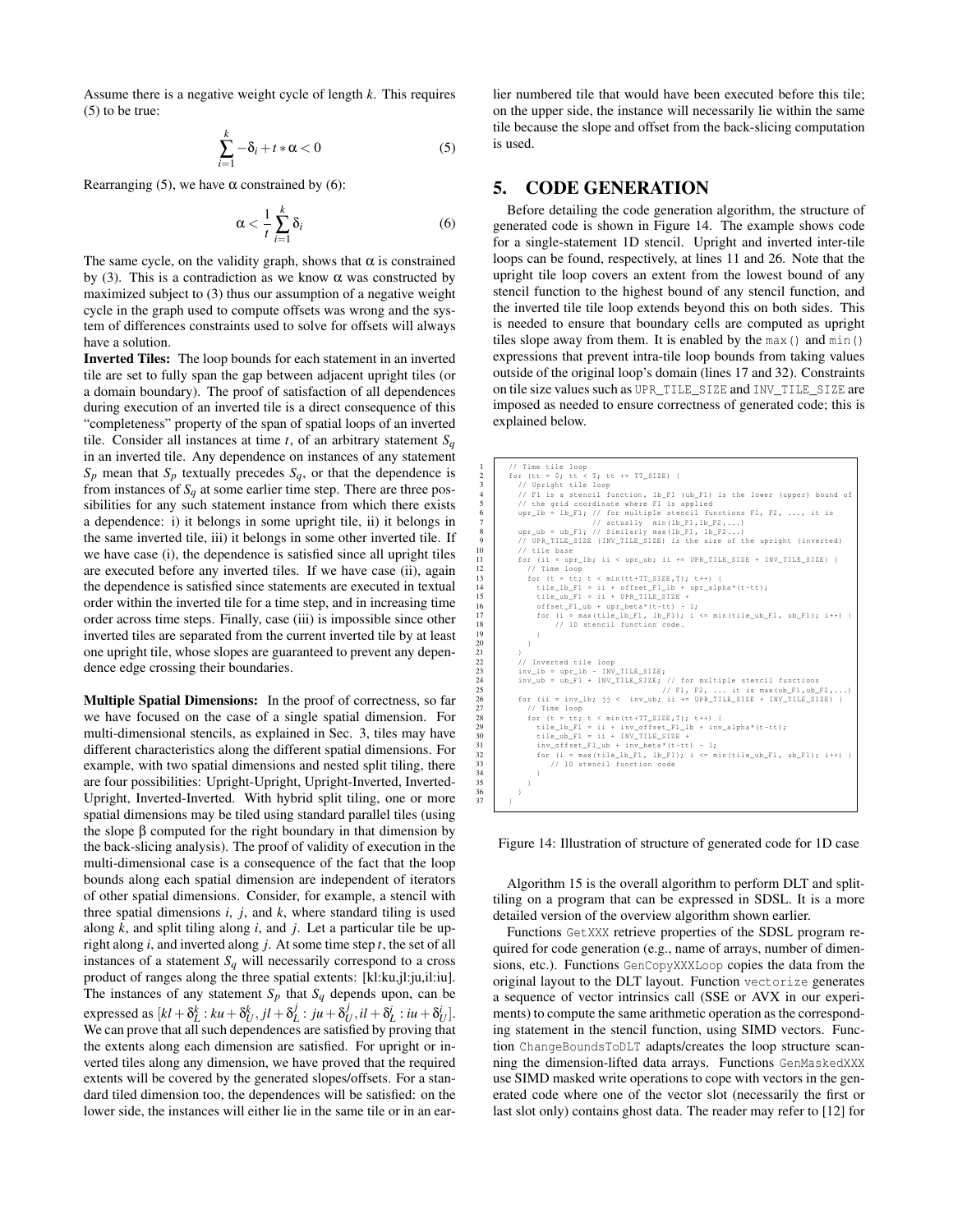

Figure 15: LayoutTransformAndSplitTile

more details. Functions GenNestedSplitTileLoops and GenTile-Bodies are described below.

Algorithm 16 provides detail for the code generation of splittiled code, in the context of a program on which DLT has been performed first. We remark that in order for the code generation of the masked writes required by DLT to be correct, we impose a constraint relating the size of the innermost dimension to the tile sizes:

$$
|d_{innermost}| \mod (upr\_tile\_size + inv\_tile\_size) = 0
$$

Adding this constraint greatly simplifies the code generation, avoiding the need to handle complex corner cases at the tile boundaries. This limitation is not a problem in practice, since padding can be used to comply with this constraint.

Function GenInvertedFullBndryTileCondition generates a conditional to determine whether to execute a full inverted tile or an boundary inverted tile that includes two loop nests for the start and end boundaries of DLT codes. Function AdjustTimeAndSpace-LoopBounds alters the loop boundaries of the loops copied from the original code to tile loop boundaries using the results of backslicing. Function TrimMaskedWriteLoops removes the masked write loops at the start and end of the inverted boundary tile loops, leaving the masked writes between them.

We conclude by presenting the algorithm for generating splittiled loop nests shown in Algorithm 17. Hybrid split-tiling code generation requires minimal changes to Algorithms 16 and 17. Algorithm 17 requires a conditional to check if it is generating code for the outermost loop. If so, a standard tile loop is generated in-



Figure 16: Algorithm GenTileBodies



Figure 17: Algorithm GenNestedSplitTileLoops

stead of a split-tiled loop. Algorithm 16 requires a change to the AdjustTimeAndSpaceLoopBounds() procedure to correctly traverse the standard tile dimension.

#### 6. EXPERIMENTAL EVALUATION

The effectiveness of the both nested split-tiling and hybrid splittiling applied in conjunction with the dimension-lifting transformation was experimentally evaluated on several hardware platforms using a variety of stencil kernels. We compare performance to the diamond-tiling system used by Pluto [2], the cache-oblivious tiling system used by Pochoir [18], and the Intel C Compiler v13.0.

## 6.1 Experimental Setup

Hardware: Experiments were performed on three hardware platforms with DVFS features disabled on all of them. *AMD Phenom II X6 1100T* (K10 micro-architecture) is a 6-core x86-64 chip, clocked at 3.3GHz; single-precision peak performance of 26.4 GFlop/s/ core (158.4 GFlop/s aggregate); double-precision peak performance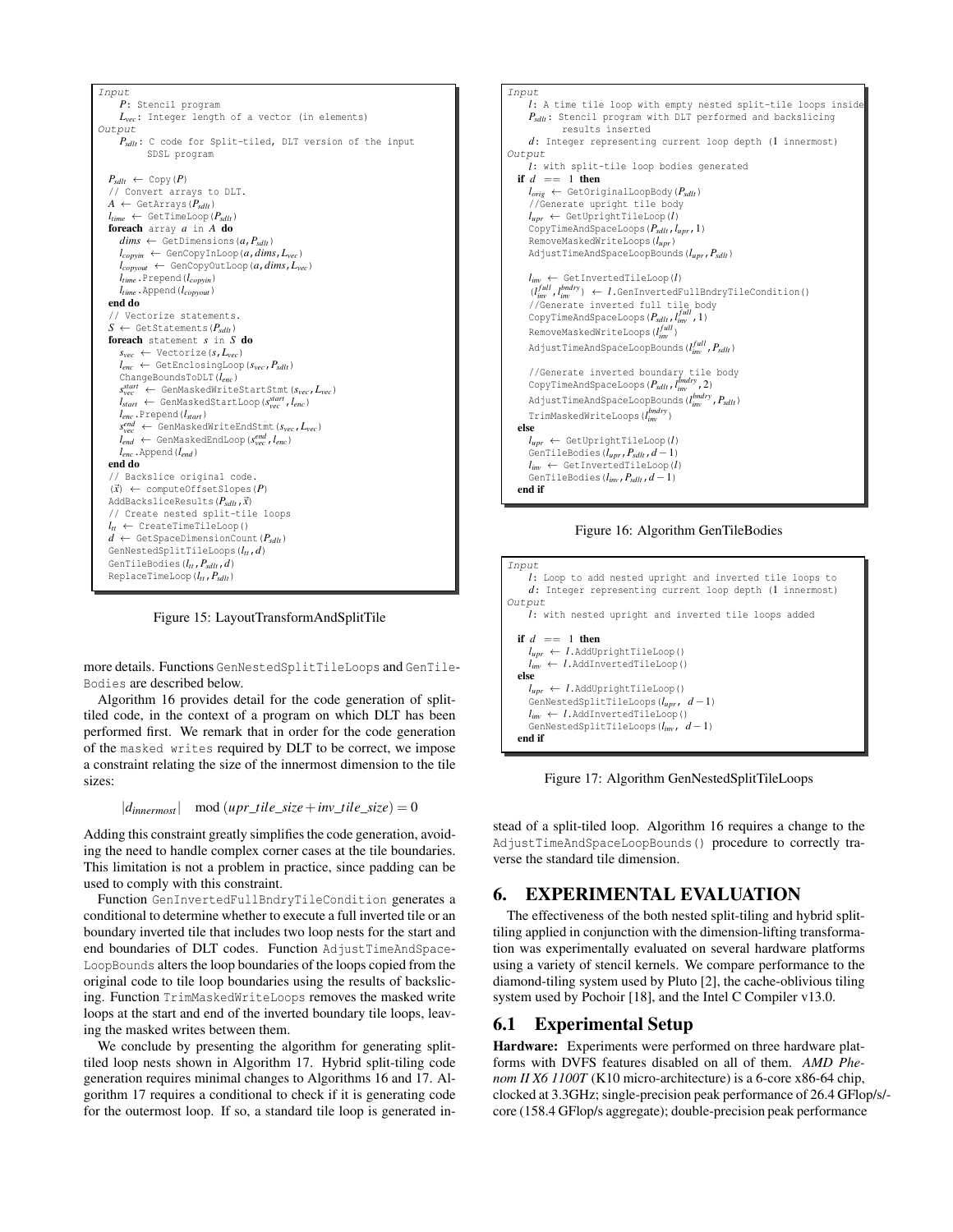of 13.2 GFlop/s/core (79.2 GFlop/s aggregate). *Intel Core i7-920* (Nehalem micro-architecture) is a quad-core x86-64 chip running at 2.66 GHz; single-precision peak performance of 21.28 GFlop/s/ core (85.12 GFlop/s aggregate); double-precision peak performance of 10.64 GFlop/s/core (42.56 GFlop/s aggregate). *Intel Core i7- 2600K* (Sandy Bridge micro-architecture) is a quad-core core x86- 64 chip running at 3.4 GHz; single-precision peak performance of 54.4 GFlop/s/core (217.6 GFlop/s aggregate); double-precision peak performance of 27.2 GFlop/s/core (108.8 GFlop/s aggregate).

Programs were compiled using the Intel C Compiler v13.0 with the '-O3 -ipo -xHost' optimization flags was used for split-tiled, Pluto, and Pochoir codes on all machines. Auto-parallelization and auto-vectorization was enabled for ICC results with the '-parallel -O3 -ipo -xHost' optimization flags and appropriate vectorization pragmas.

Benchmarks: The following stencil codes were used (with the names used to refer to them in parentheses): Jacobi 1D (jac-1d-3), Jacobi 2D (jac-2d-5), Jacobi 3D (jac-3d-7); Laplacian, Gradient and Poisson 2D; FDTD 2D [16]; Heat 1D/2D/3D distributed with Pochoir [18].

All array dimensions were set to be significantly larger than last level cache on all micro-architectures. For all stencils, the footprint of each array was set to 244.14MB for single precision and 488.28MB for double precision; this was achieved using 1D arrays with  $64 * 10^7$  scalar elements, 2D arrays with  $8000^2$  elements, and  $3D$  arrays with  $400<sup>3</sup>$  elements. The number of time steps was set to 100 for all benchmarks.

Tile sizes were autotuned for Pluto with diamond tiling, as well as for our split-tiling work. The autotuning was done over a sampling of the set of tile size combinations that respect the various constraints (i.e., multiple of vector length) of each framework. Autotuning runs were performed for a maximum of 4 hours per SIMD unit / benchmark combination (how to speed up tile size autotuning, for instance using acceleration/search heuristics is beyond the scope of this paper, we simply tested all tile sizes in our subset). For split-tiled codes all threads (one thread per core) were assigned to the outermost parallel loop using OpenMP parallel for pragmas.

#### 6.2 Experimental Results

Absolute performance for single and double precision experiments across all platforms and codes are given in Figures 18–20.

In all cases Pochoir, nested split-tiled, and hybrid split-tiled codes are significantly faster than sequential C code auto-parallelized and vectorized by Intel's ICC compiler. Not all benchmarks could be optimized by Pochoir, which can only generate optimized tiled parallel code for single statement stencil codes. Multi-statement, multiloop stencil codes like FDTD, with three inter-related stencils updating  $Ex[t]$  using  $Ex[t-1]$  and  $Hz[t-1]$ ,  $Ey[t]$  using  $Ey[t-1]$  and Hz[t-1], and Hz[t] using Hz[t-1],  $Ex[t]$ , and  $Ey[t]$ ), cannot be expressed in Pochoir.

1D Benchmarks: Having only one split-tiled dimension allowed tiles to fit in cache and provided ample parallelism. High performance was expected of these codes and was observed. Nested split-tiling + DLT outperformed ICC, Pochoir, and Pluto on both 1D benchmarks across all platforms. Improvement over Pochoir ranged from a low of  $1.27 \times$  for double precision Jacobi-1D on Nehalem to a high of  $2.2 \times$  for single precision Heat-1D on Sandy Bridge. Hybrid split-tiling does not apply to 1D benchmarks as the inner loop is split-tiled for both fine grain vector parallelism and coarse grain thread-level parallelism.

2D Benchmarks: Across all 2D benchmarks hybrid split-tiling outperformed ICC, Pochoir, Pluto, and nested split-tiling on both quad core Intel platforms. For the hexacore AMD, performance





Figure 18: AMD Phenom II X6 SSE2 Performance

of hybrid split-tiling + DLT fell behind both nested split-tiling and Pluto on several benchmarks, both single and double precision.

This performance anomaly is due to load balancing issues. DLT effectively turned the dimension of the arrays involved from 8000  $\times$  8000 float/double scalars to 8000  $\times$  2000 float vectors and 8000  $\times$  4000 double vectors. With hybrid split-tiling, tiles from the smaller dimension (subject to the constraints described in Sec. 3.2) had to be distributed across threads. Smaller tiles with better load balancing characteristics limited reuse, while larger tiles with significant reuse were not plentiful enough to adequately distribute load across cores.

Nested split-tiling exhibited better load balancing because only tiles along the larger dimension were distributed across cores. The outer dimension was large enough to allow both large tiles for significant reuse and a large quantity of tiles for load balancing. Hybrid split-tiling on quad core Intel platforms did not have any load balancing issues because the smallest dimension was divisible by 4, allowing for the same number of tiles to be distributed across all cores.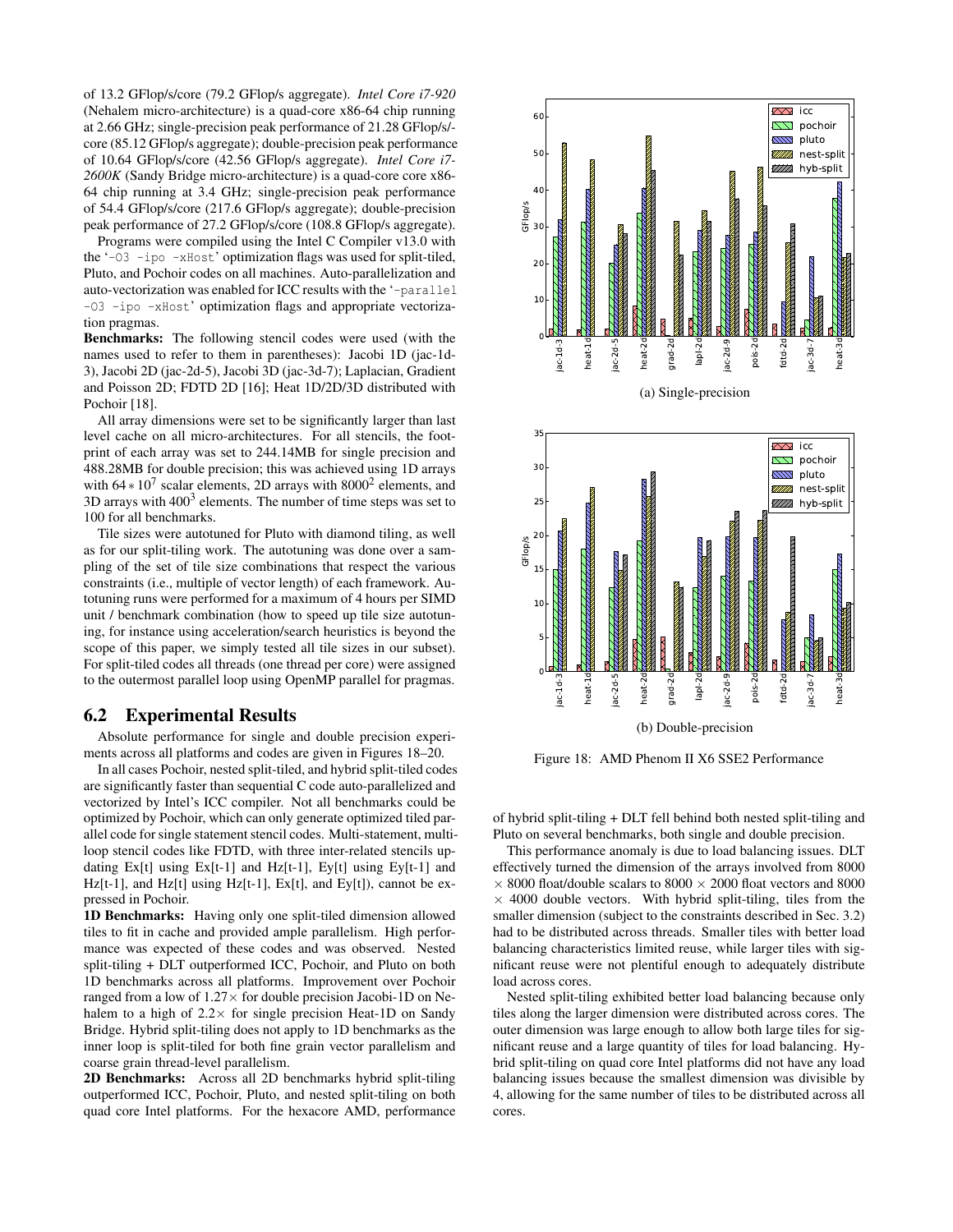

Figure 19: Intel Core i7-920 SSE4 Performance

3D Benchmarks: Both hybrid and nested split-tiling fell behind Pochoir and Pluto on both 3D benchmarks across all platforms. While hybrid split-tiling was able to significantly reduce the pressure on the memory system for 2D benchmarks, its benefit was not seen when adding a third dimension. In 3D, both inner dimensions are split-tiled, thus spatial tile sizes in both inner dimensions must increase when time tile size is increased.

For both the Heat-3D and Jacobi-3D benchmarks, an increase of one in the time tile size leads to an upright tile size increase of four in each dimension. Tile sizes grow fast enough that by the time significant gains can be achieved from data reuse, the code is bound by memory latency and bandwidth consumption from spatial tiles that have grown significantly larger than L1 cache.

The diamond tiles used by Pluto overcome this limitation by halving the amount of data required for a given time tile size. For a time tile size of 16 and slopes of 2 on either side, an upright tile used in nested and hybrid split-tiling must be at least 64 elements at its base. A diamond tile with a time tile size of 16 begins at a point, expands to 32 elements at its widest and narrows to a point again. Pluto is able to reuse data significantly more than both Pochoir and nested and hybrid split-tiling.





(b) Double-precision

Figure 20: Intel Core i7-2600K AVX Performance

Further exacerbating the problem is the fact that DLT causes tile sizes in the innermost dimension to be multiplied by vector size. Coupled with the constraints on tile size described in Sec. 3.2 this leads to split-tiling + DLT tile sizes (in KB) that are much larger than similar tile sizes (size of each dimension). In Heat-3D both Pluto and Pochoir are able to achieve high performance across all platforms. It is likely that the smaller tile sizes (in KB) enable Pochoir to achieve very high performance on this code.

#### 7. RELATED WORK

A number of recent efforts have targeted the optimization of stencil computations for multicore CPUs and GPUs [2, 5, 8–10, 13, 15, 17–19]. Strzodka et al. [17] used time skewing and cache-size oblivious parallelograms to improve the memory system pressure and parallelism in stencils on CPUs. Micikevicius et al. [15] handtuned a 3-D finite difference computation stencil and achieved an order of magnitude performance increase over existing CPU implementations on GT200-based Tesla GPUs. Datta et al. [8] developed an optimization and auto-tuning framework for stencil computations, targeting multi-core systems, NVidia GPUs, and Cell SPUs.